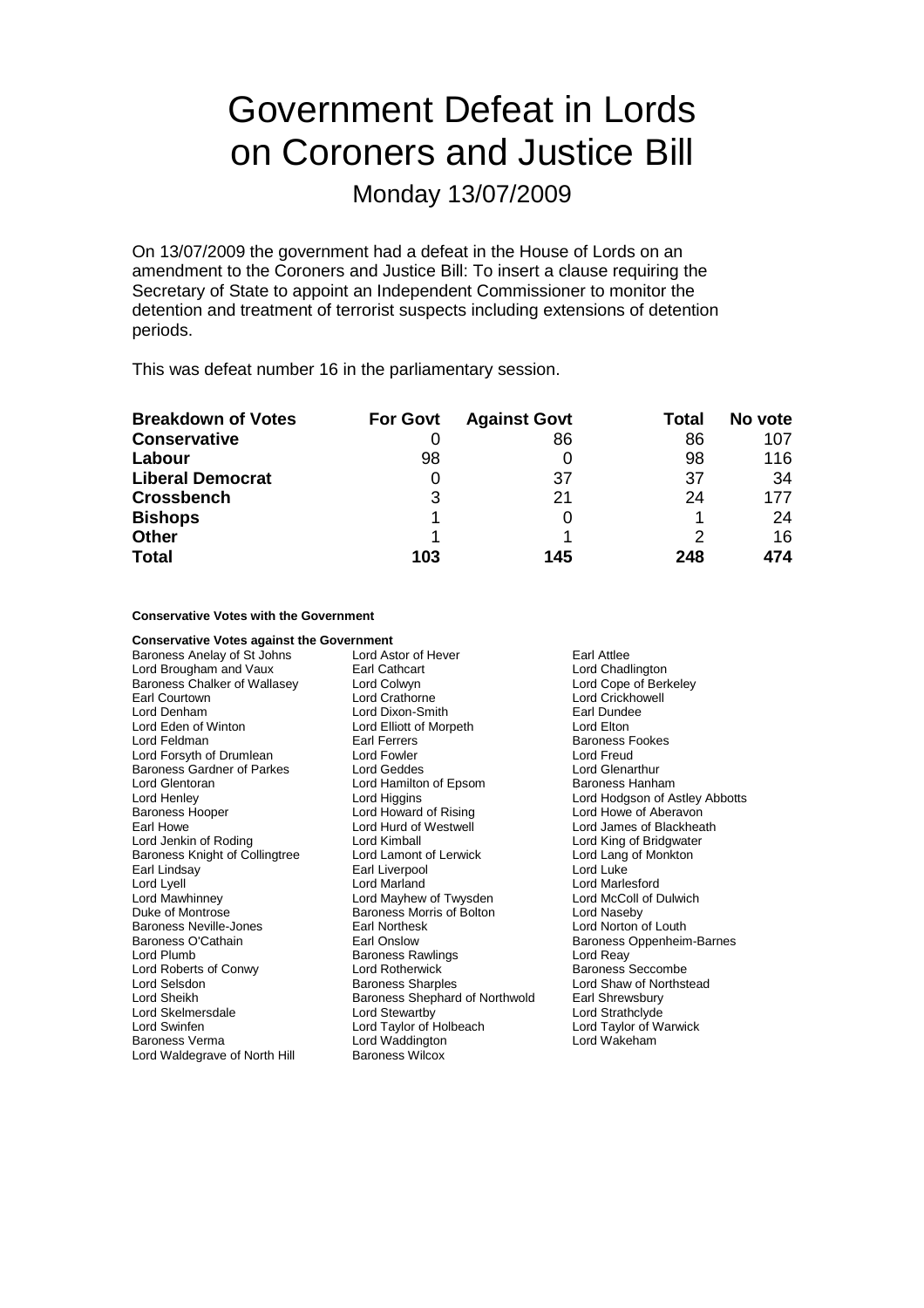**Labour Votes with the Government** Baroness Adams of Craigielea Lord Adonis Lord Ahmed Lord Alli **Example 20 Extinguish Baroness Amos** Correspondent Lord Anderson of Swansea<br>Baroness Andrews **Lord Anderson Correspondent Correspondent Correspondent Correspondent Correspondent Correspond** Baroness Andrews Lord Archer of Sandwell Lord Bach Baroness Blackstone<br>
Lord Brett Lord Brookman<br>
Lord Brookman Examples Blackstone<br>
Lord Brookman Lord Brookman Lord Bradley<br>
Lord Campbell-Savours<br>
Lord Carter of Coles Lord Clark of Windermere Lord Clinton-Davis Lord Carter of Coles **Lord Clark of Windermere** Lord Clinton-Davis<br>
Baroness Crawley **Lord Davidson of Glen Clova** Lord Davies of Oldham Baroness Crawley **Lord Davidson of Glen Clova** Clord Davies of Lord Davies of Lord Davies of Lord Drayson Cordinam<br>
Lord Davies Clord Davies Lord Davies Cordinam Lord Drayson Lord Dubs<br>
Lord Dubs Lord Elder (Elder Baroness Farrington of Ribbleton<br>
Lord Englished Auckland Lord Filkin (Lord Englished Auckland Lord Foulkes of Cumnock<br>
Baroness Golding<br>
Lord Goldsmith Baroness Gould of Potternewton Lord Graham of Edmonton Lord Grantchester Lord Grocott **Lord Harris of Haringey**<br>Lord Haskel **Lord Haworth** Exert recent<br>Baroness Hilton of Eggardon Baroness Hollis of Heigham Lord Howarth of Newport<br>Baroness Howells of St Davids Lord Hunt of Kings Heath Lord Janner of Braunstone Baroness Howells of St Davids Lord Hunt<br>Lord Jordan Lord Judd Lord Jordan Lord Judd Lord King of West Bromwich Lord Mackenzie of Framwellgate Lord Malloch-Brown Lord Mandelson Lord Maxton **Baroness McIntosh of Hudnall**<br>
Lord Moonie **Lord Morgan** Lord Moonie<br>
Lord Morris of Handsworth **Baroness Morris of Yardley** Baroness Morgan of Drefelin<br>
Lord O'Neill of Clackmannan Lord Patel of Blackburn **Lord Pendry Corporation**<br>
Baroness Rendell of Babergh **Lord Richard** Corporation **Lord Rosser** Baroness Rendell of Babergh Lord Richard Lord Rosser Baroness Royall of Blaisdon Lord Sheldon<br>
Lord Snape Lord Soley<br>
Lord Temple-Morris Baroness Thornton Lord Temple-Morris Baroness Thornton Lord Tomlinson Baroness Warwick of Undercliffe<br>Baroness Whitaker Baroness Whitaker **Exercise Seart Constructs Constructs** Baroness Wilkins<br>
Lord Woolmer of Leeds **Baroness Constructs** Lord Young of Norwood Green

Lord Bassam of Brighton<br>Lord Borrie Lord Donoughue Lord Goldsmith<br>
Lord Graham of Edmonton<br>
Lord Grantchester Lord Hams of Hamilton<br>
Lord Haworth Baroness Henig<br>
Baroness Hollis of Heigham Lord Howarth of Newport Lord Layard Lord Lea of Crondall<br>
Lord Malloch-Brown Lord Mandelson Lord Morris of Yardley Lord O'Neill Corp.<br>Lord Pendry Lord Rea Lord Turnberg Baroness Wall of New Barnet<br>
Lord Wedderburn of Charlton<br>
Lord West of Spithead Lord Young of Norwood Green

Lord Filkin<br>Baroness Gale Same Lord Giddens<br>Lord Giddens Baroness Taylor of Bolton

**Labour Votes against the Government**

#### **Liberal Democrat Votes with the Government**

### **Liberal Democrat Votes against the Government**

Lord Kirkwood of Kirkhope Baroness Northover **Lord Razzall**<br>
Lord Roberts of Llandudno **Lord Rodgers of Quarry Bank** Baroness Thomas of Winchester Baroness Tonge<br>Lord Tyler Lord Wallace of Saltaire Baroness Walmsley

Lord Ashdown of Norton-sub-Hamdon Baroness Barker Baroness Bonham-Carter of Yarnbury Lord Dholakia Lord Dukes Viscount Falkland **Baroness Falkner of Margravine** Lord Fearn<br>Lord Goodhart **Baroness Haroness Haronese** Baroness Haroness Haronese Baroness Haroness Haroness Haroness Haroness Haroness Haroness Haroness Haroness Haroness Baroness Hamwee Baroness Harris of Richmond<br>
Lord Lee of Trafford Lord Lester of Herne Hill Baroness Linklater of Butterstone Lord Livsey of Talgarth Baroness Maddock<br>Lord McNally Baroness Miller of Chilthorne Domer Baroness Neuberger Baroness Miller of Chilthorne Domer Baroness Neu<br>Lord Razzall Baroness Neu Lord Shutt of Greetland Lord Steel of Aikwood<br>
Baroness Thomas of Winchester Baroness Tonge Lord Tope Lord Tope Lord Tyler Lord Wallace of Saltaire Lord Wallace of Tankerness

Baroness Scott of Needham Market